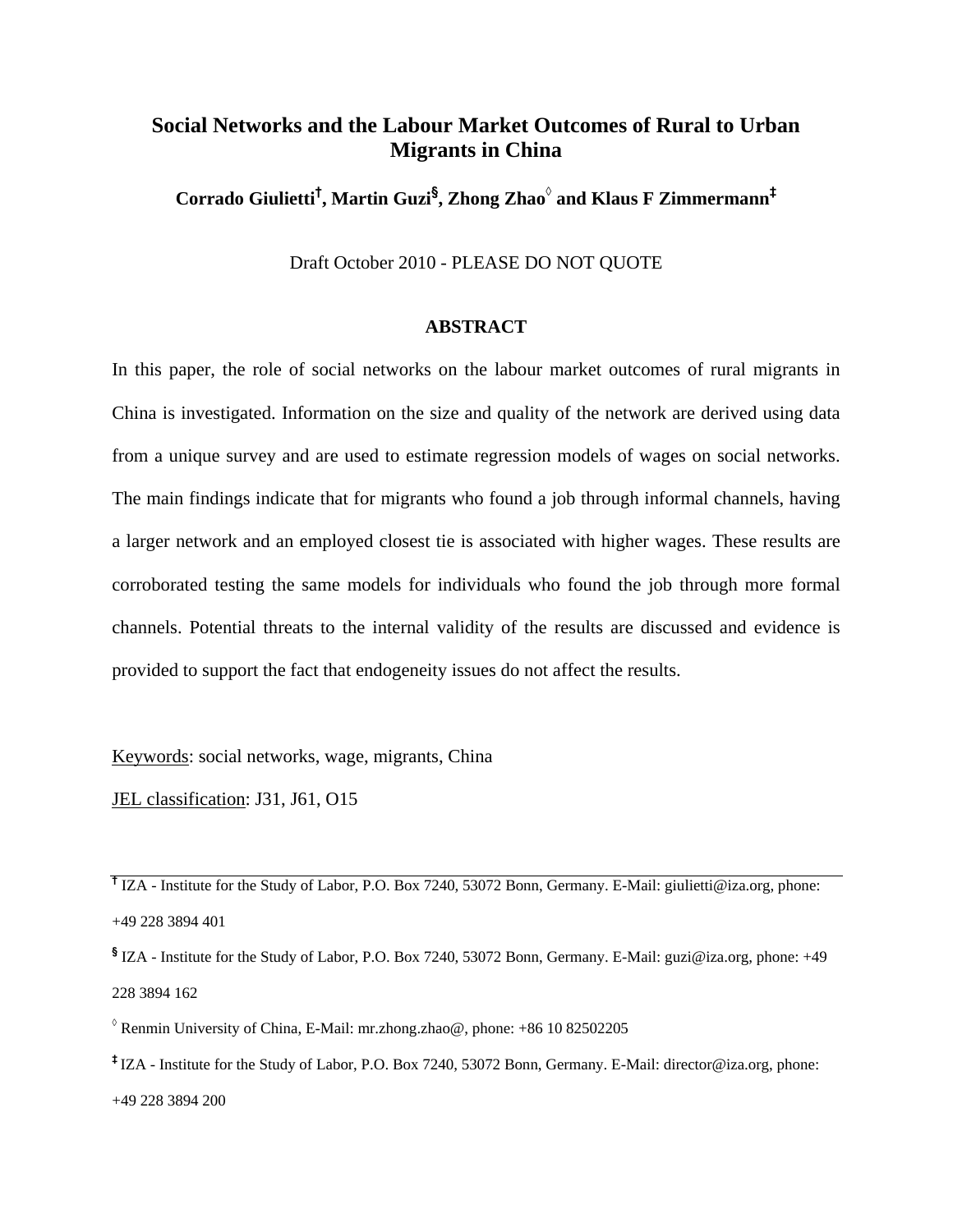# **1. INTRODUCTION**

Social networks are an important informal channel through which information about job opportunities is transmitted to individuals. The network bridges the informational gap between the worker and the firm by providing details on vacancies to the former and information on workers' attributes to the latter, therefore reducing uncertainty and improving the match. The mitigation of informational asymmetries implies that network characteristics, such as its size and quality influence labour market outcomes of individuals who use social networks in looking for jobs, as theorized by Jackson (2001) and Calvò-Armengol and Jackson (2004, 2007). Networks, as represented by relatives, friends and acquaintances, are particularly important for migrants, since they typically lack information about the host local labour market and about the characteristics of the jobs offered.

The scope of this paper is to explore the relationship between social networks and wages of Chinese rural to urban migrants. Although it has been established that informal networks are helpful in the phase of looking for wage work (Granovetter, 1973; Bayer et al. 2008), the impact of social network on wages could be ambiguous. For example, Montgomery (1991) shows that unemployed who are connected with individuals in well-paid jobs have higher wages than unemployed with ties to less well-paid employees. On the contrary, Datcher Loury (2006) demonstrates that if workers use social networks as a last resort when they cannot obtain better job offers through formal channels, they command lower wages.

The focus on China is relevant not only due to the size of the workforce migrating from rural to urban areas, but also to the fact that in this, as in many other developing countries, the institutional environment is full of uncertainty and frictions, and hence relying on friends and relatives to look for a job is often a more effective way than using formal channels. The data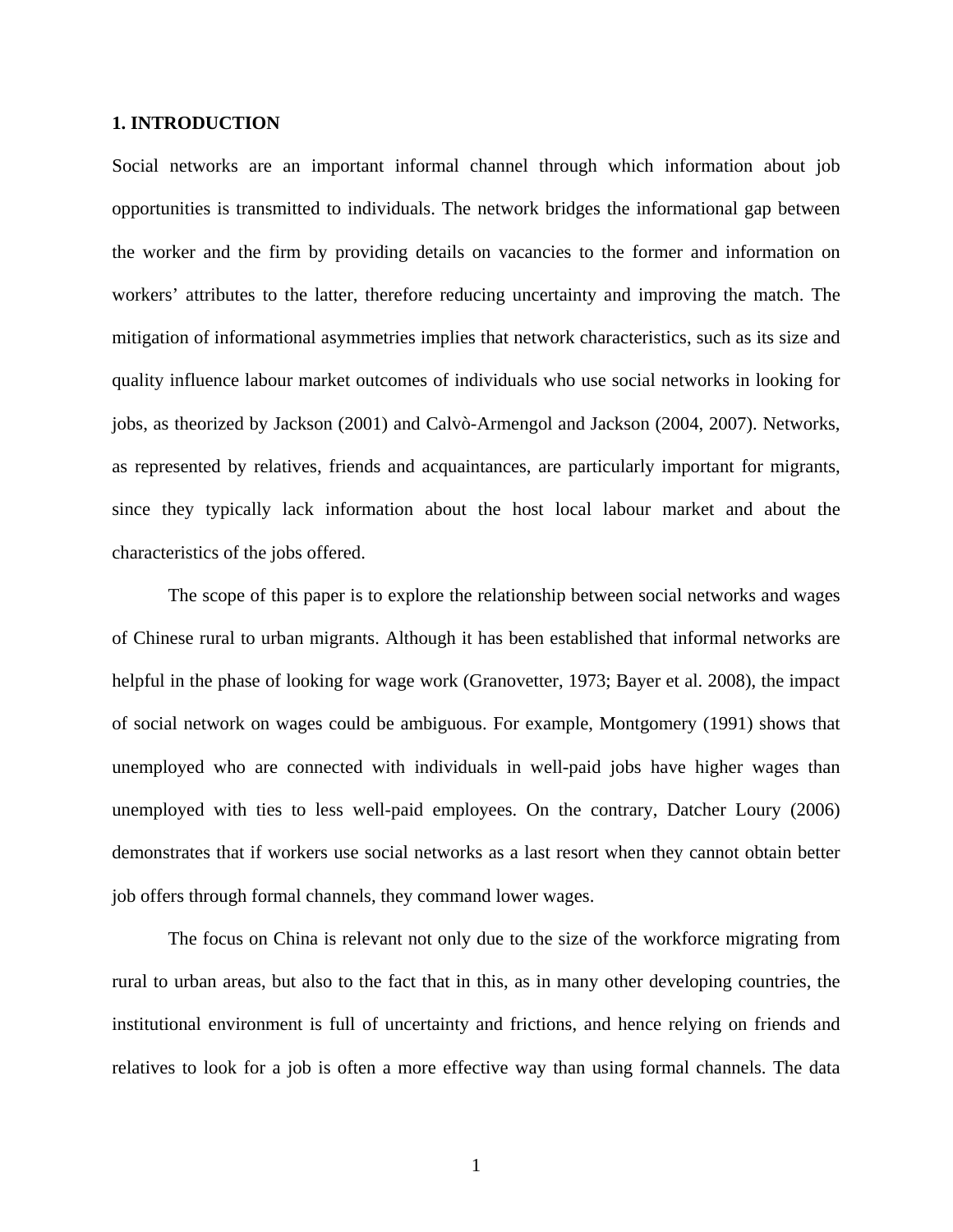used in this study show in fact that more than 90 percent of migrants use family and friends to look for their first jobs after migration.

To explore the research questions, detailed measures of size and quality of the social network are introduced. This is achieved by using a unique survey of urban migrants in China, where individuals are asked about the number of contacts (and their location) and the characteristics of the closest contacts (such as employment status and education).

The analysis is carried out using linear regression models. The results indicate that size and quality of the network are positively correlated with wages. The correlation is stronger when controls for industry, occupation, firm size and city are introduced.

Several threats to causality might affect the correlation between social networks and outcomes. In order to address potential endogeneity, several approaches are explored in the paper. First, the results of the benchmark model are compared with those obtained by estimating the same regression on the group of individuals who did not obtain a job through the social networks and for which it is expected that size and quality of the network should not affect wages. Second, evidence is provided to corroborate the fact that measuring the network at a time different than that when the job was obtained does not substantially impact the results.

The paper is organised as follows. Section 2 reviews the major studies on social networks. Section 3 contains a description of the data and summary statistics. The empirical strategy is outlined in Section 4, while in Section 5 results from OLS analysis are presented. Section 6 discusses potential endogeneity of the social networks. Finally, concluding remarks are contained in Section 7.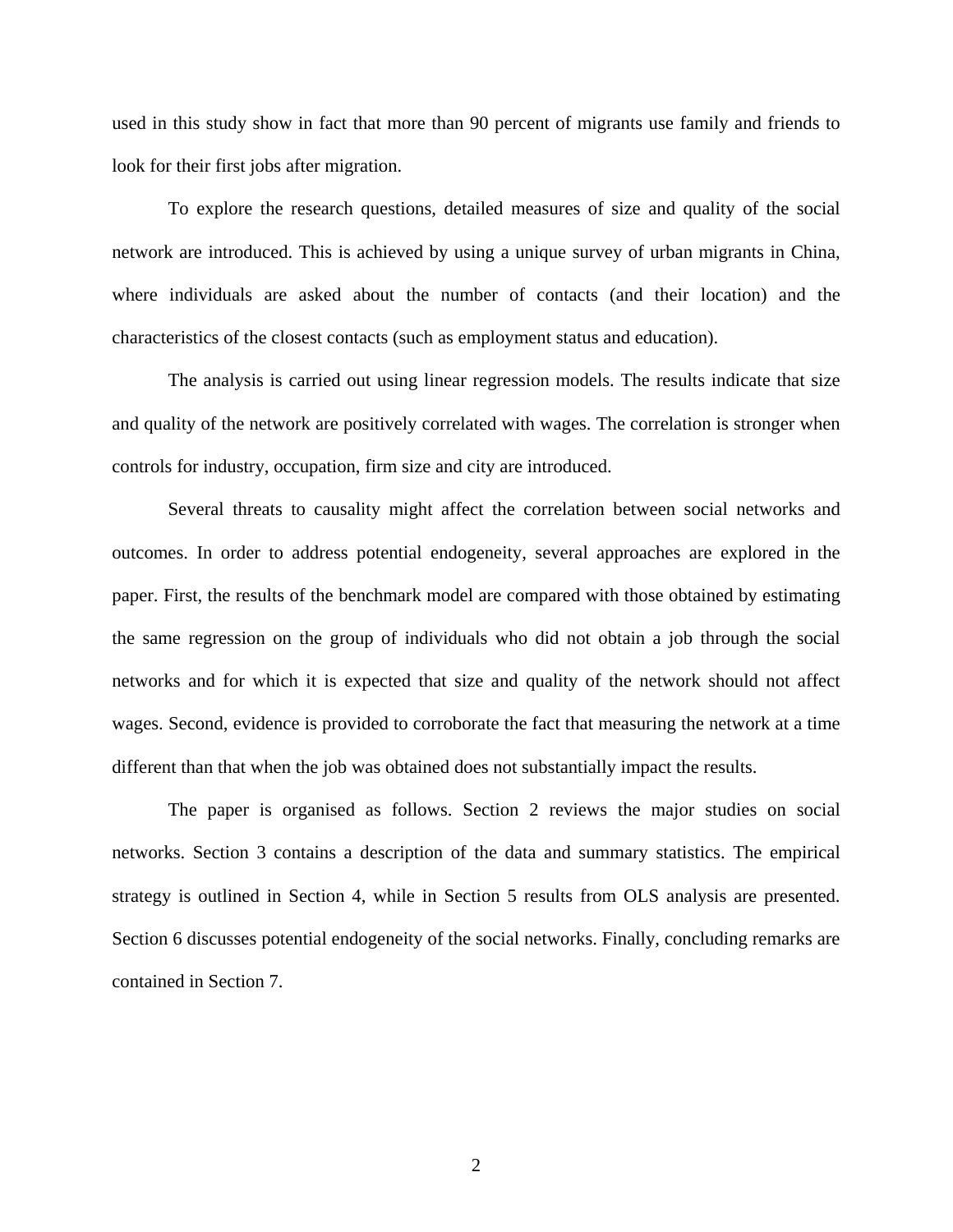#### **2. Literature review**

The studies on the impact of social networks on labour market outcomes are numerous. Theoretical works have highlighted the role of the social ties in transmitting information on vacancies to unemployed individuals and in producing job referrals to the employers<sup>1</sup>. A corollary of these theories is that both size and quality of the network will influence labour market outcomes (Calvò-Armengol and Jackson (2004, 2007)).

The empirical literature is also flourishing. One of the principal challenges for the empirical analysis is that the network is not observed. Hence, the standard approach is to approximate the social network using information on groups which are known to be socially cohesive and clustered in areas (e.g., ethnic minority groups). As a consequence, regression models are used to correlate labour market outcomes with a proxy for the social network which is capable of capturing geographical or ethnic proximity of individuals (Topa 2001, Clark and Drinkwater 2002, Munshi 2003, Bayer, Ross and Topa 2005, Patacchini and Zenou 2008).

There are very few studies that use direct measures of the network. Cappellari and Tatsiramos (2010) draw information on the employment status of the best friends using the British Household Panel Survey. They find that transitions from unemployment into employment are positively correlated with the number of employed friends. Calvò-Armengol, Patacchini and Zenou (2009) create a network variable based on schoolmates using the National Longitudinal Survey of Adolescent Health; they find that the position in the network is strongly correlated with students' performance.

Similarly, very few works consider both size and quality of the networks. One exception is Wahba and Zenou (2005), who use local measures such as the density of population and unemployment rate to capture, respectively, size and quality of networks in Egyptian

<u>.</u>

 $<sup>1</sup>$  A comprehensive survey of theoretical contributions can be found in Jackson (2010).</sup>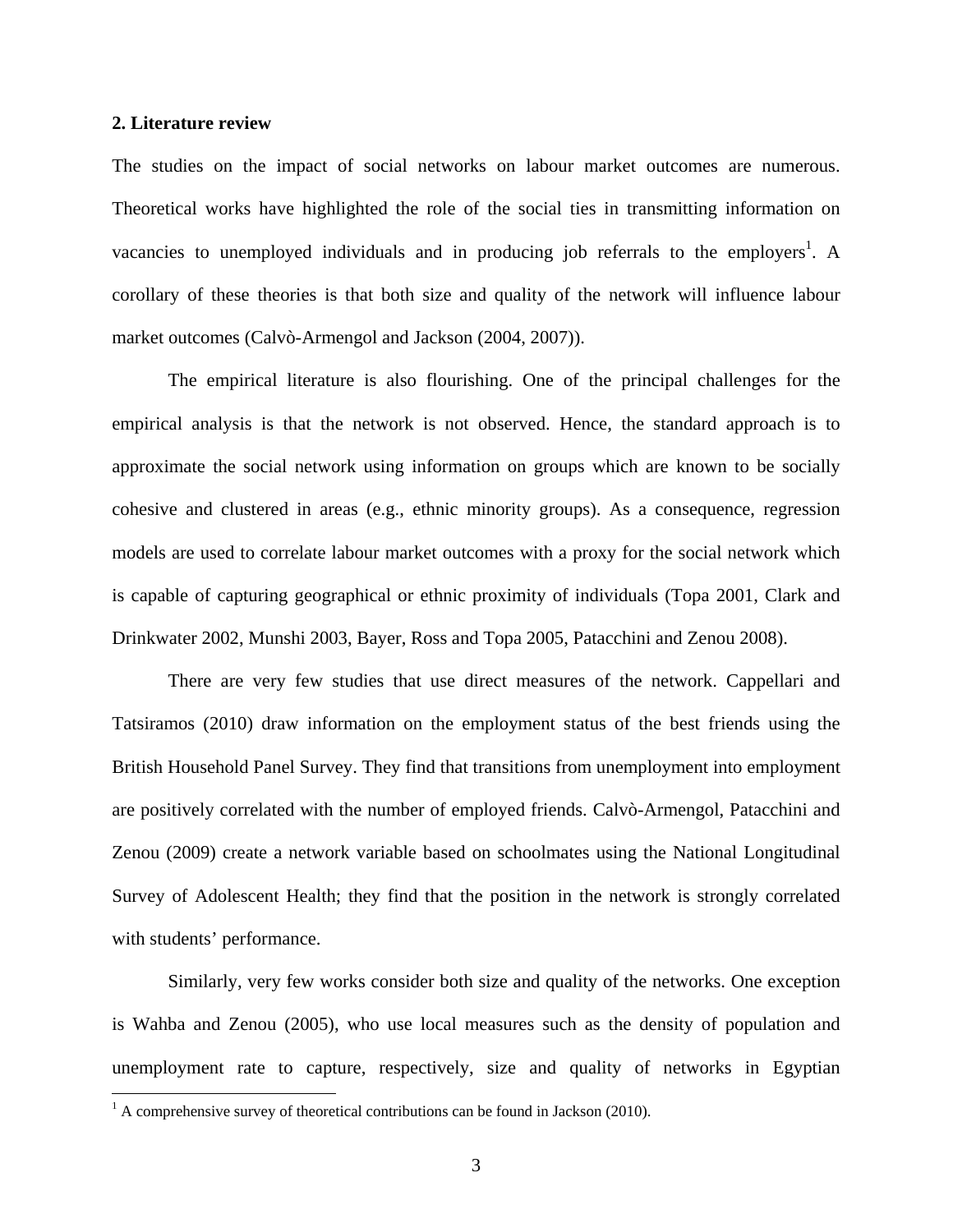governorates. They find that density is positively correlated with the probability of finding a job through the social networks. This is however happening up to a certain threshold, beyond which congestion effects exist and hence individuals in particularly dense areas are less likely to find a job through the social networks. The quality of networks, as captured by the unemployment rate, is negatively correlated with the probability of finding a job through the social networks.

Another study where a measure of quality (or strength) is considered is Goel and Lang (2010). The authors use data on recent arrivals to Canada to explore the impact of social network on wages. To approximate the size of the network, they use the share of previous immigrants from each country in metropolitan areas. They capture the network strength using information on close ties; in particular they use an indicator for immigrants who had a contact in Canada before migrating. They find that the impact of obtaining jobs through the social networks on wages is decreasing on their measure of network strength.

Building upon the studies above, this paper uses self-reported measures of social networks to capture both the size and the quality of the network and explore the effect of social ties on wages.

# **4. Data**

The empirical analysis is based on a large scale household survey conducted in China in 2008 within the Rural to Urban Migration in China and Indonesia project (RUMiCI). The survey includes 5,000 migrant households who have moved from rural to urban areas. Migrants are randomly chosen from the fifteen top migration destinations in China. The dataset includes detailed information about socio-demographic characteristics, labour market outcomes, health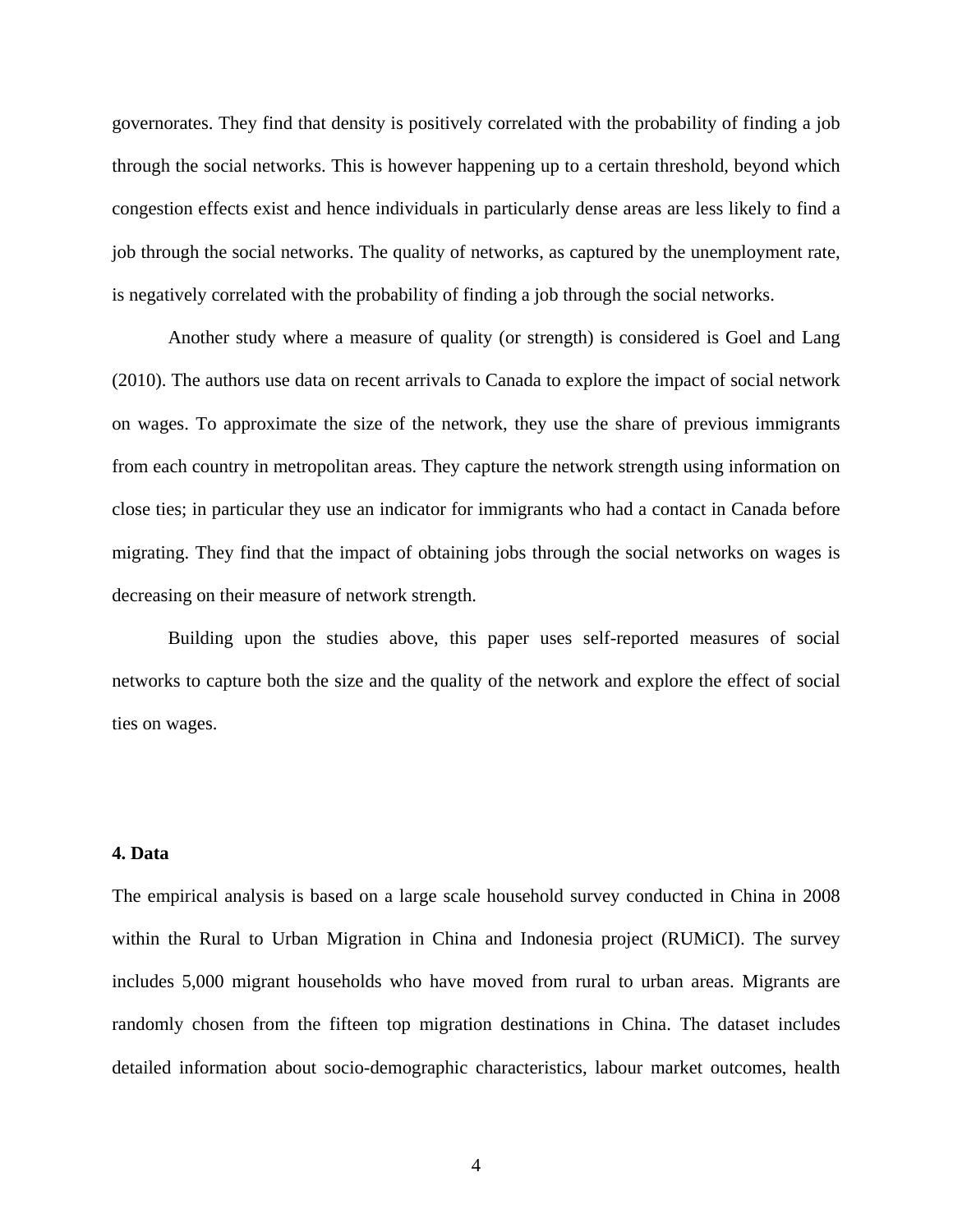conditions, major life events and, essential for the analysis, information on the size and the quality of social network.

The survey is conducted at the household level; however, information about social network is only provided by the respondent head of household, and hence only these individuals have been selected. The final sample consists of 1797 migrants aged 16-70 who are formally employed in one occupation (i.e. excluding self-employed and second job holders). Unemployed migrants are not included, as they constitute a very small fraction of the sample. Finally, only migrants who changed their job after migration are included in the analysis. This is to better capture the mechanisms of social networks within each city and to mitigate issues related with the self-selection of migrants<sup>2</sup>.

The size of the social network (*NS*) is measured by the number of greetings that each individual has sent during the Chinese New Year to persons residing in urban areas<sup>3</sup>. Survey respondents provide also information on their closest contacts. In particular, they are asked to give details of up to five persons and rank them according to their importance. Besides details about the closest persons' gender and educational level, the survey provides information on their employment status, urban residence, frequency of contacts and the relationship to the respondent (friend, relative, etc…). The quality of the network (*NQ*) is represented by an indicator for the employment status of the closest contact. As alternative measure of quality is defined by exploiting information from all closest contacts; in this case, the share of employed individuals among all closest ties is used.

<u>.</u>

 $2^2$  The decision of migration and to work in the first job in the city is in most of the cases simultaneous. When considering only individuals who changed their job after migration, the role of the urban social network is better captured.

 $3$  The question of the RUMiC is designed in a way that it is possible to distinguish between contacts living in rural areas and in cities. Following Zhao et al (2009), observations with reported number of greetings above 200 are dropped.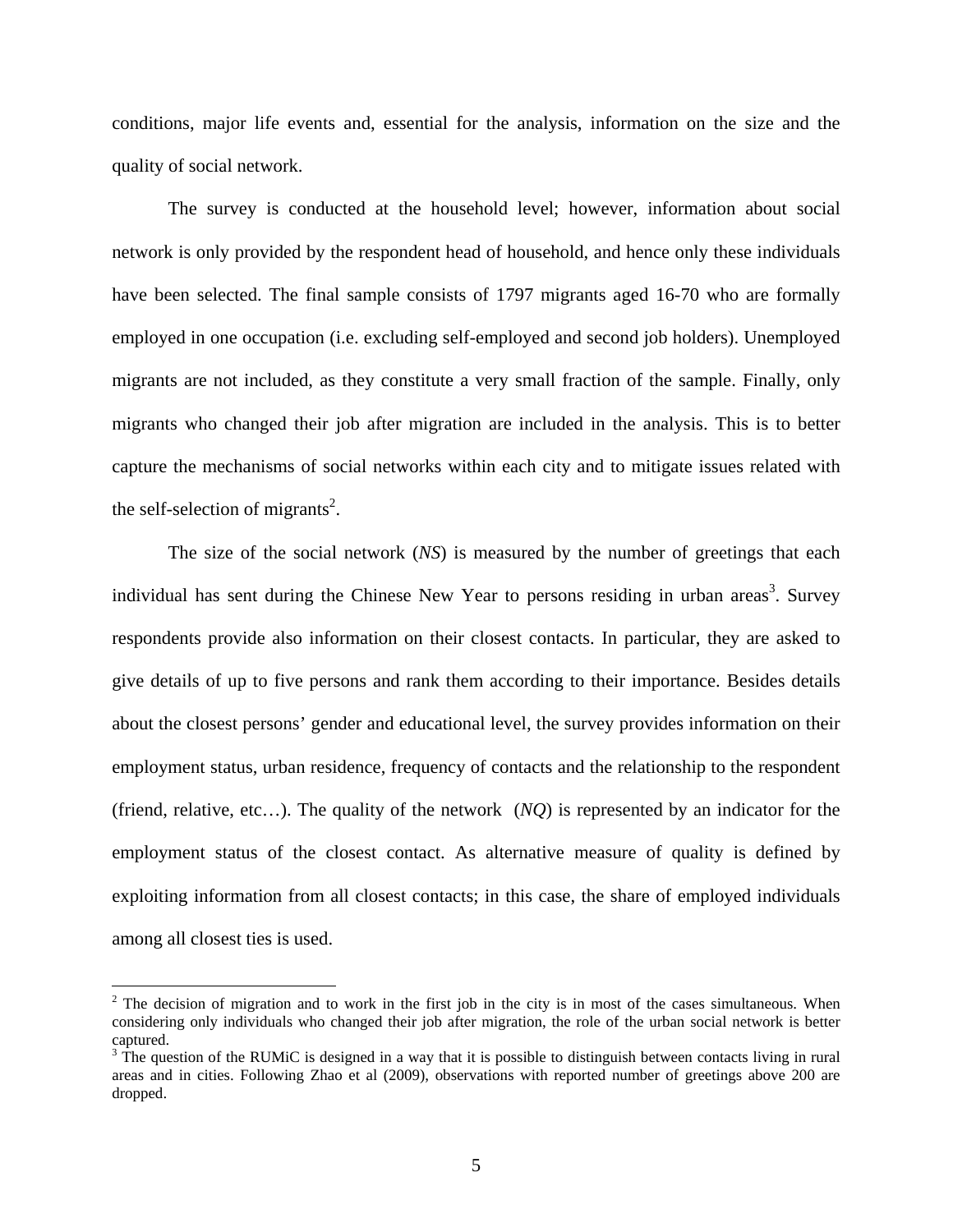The analysis will focus mainly on migrants who found a job through the social networks (REF=1). Individuals who obtained their current job through more formal channels (REF=0) will be used to compare the results.

Descriptive statistics are presented in Table 1. The first column summarises the main variables for the group who find the job through the social network; for comparison, figures for the whole sample are also shown. In general migrants are relatively young and have about nine years of education and they have left home roughly seven years before the survey. The percentage of female is quite small, due to the fact that only household head, usually males, are considered in the sample under scrutiny. The average wage is around 6.23 RMB/hour. As for the network measures, each migrants has on average 14 contacts in urban areas; in more than ninety percent of the cases the closest contact is employed. Interestingly, the statistics are very similar for the total sample.

|                       | $REF=1$ | Total sample |  |  |
|-----------------------|---------|--------------|--|--|
| Age                   | 28.36   | 27.73        |  |  |
|                       | (9.17)  | (8.60)       |  |  |
| Female                | 0.29    | 0.31         |  |  |
|                       | (0.45)  | (0.46)       |  |  |
| Years of education    | 9.23    | 9.58         |  |  |
|                       | (2.15)  | (2.28)       |  |  |
| Years since migration | 7.44    | 7.03         |  |  |
|                       | (4.67)  | (4.56)       |  |  |
| Hourly wage           | 6.23    | 6.46         |  |  |
|                       | (3.40)  | (3.64)       |  |  |
| NS                    | 14      | 15           |  |  |
|                       | (20)    | (22)         |  |  |
| NQ                    | 0.93    | 0.92         |  |  |
|                       | (0.26)  | (0.26)       |  |  |
| N                     | 1018    | 1797         |  |  |

Tab 1 - Summary statistics

Source: RUMIC wave 1, 2008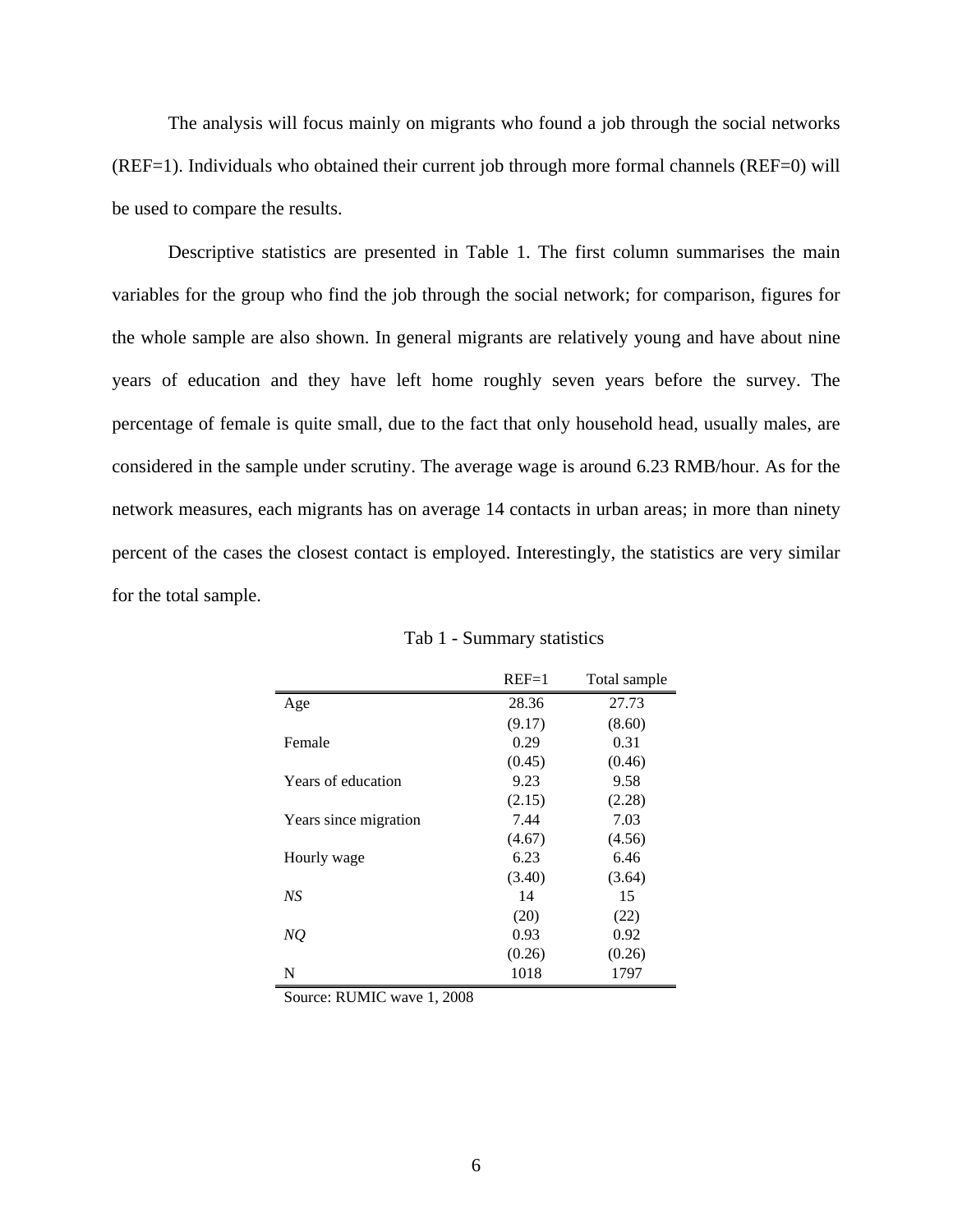#### **5. Empirical framework**

The relationship between network characteristics and wages is modelled by the means of the following econometric specification:

$$
w_{ij} = \alpha + \beta N S_i + \gamma N Q_i + \delta X_i + \tau_j + \varepsilon_{ij},
$$
\n(1)

where*w* is the logarithm of wages, *NS* and *NQ* represent the size and the quality of the network, *X* is a set of covariates which include a quadratic in age, years of education, a gender dummy, time since migration and industry, occupation and firm size dummies;  $\tau$  is an indicator for each city. The parameters of interest are  $\beta$  and  $\gamma$ , which inform about the correlation between wages and, respectively, the size and the quality of the network.

 Equation (1) is estimated both for individuals who obtained a job through the social networks and those who obtained through other channel (such as direct application, job agencies, etc...). The latter estimation serves as a robustness check to corroborate the fact that network variables should matter only for those who obtained a job through the social networks.

 Potential problems with the estimation of equation (1) are related with the measurement and exogeneity of the network measures. Unobservable individual factors might be correlated with both wages and the network characteristics, leading to biased estimates. The direction and magnitude of this bias depend on the partial correlation of the omitted variable with the error term. For example, if more productive individuals are more likely to have a larger network, then the estimates of  $\beta$  will be upward bias. The same problem might affect the estimates of  $\gamma$ . The standard approach to address unobserved heterogeneity would make use of panel data techniques. This aspect will be explored when data from the second and third wave of RUMiC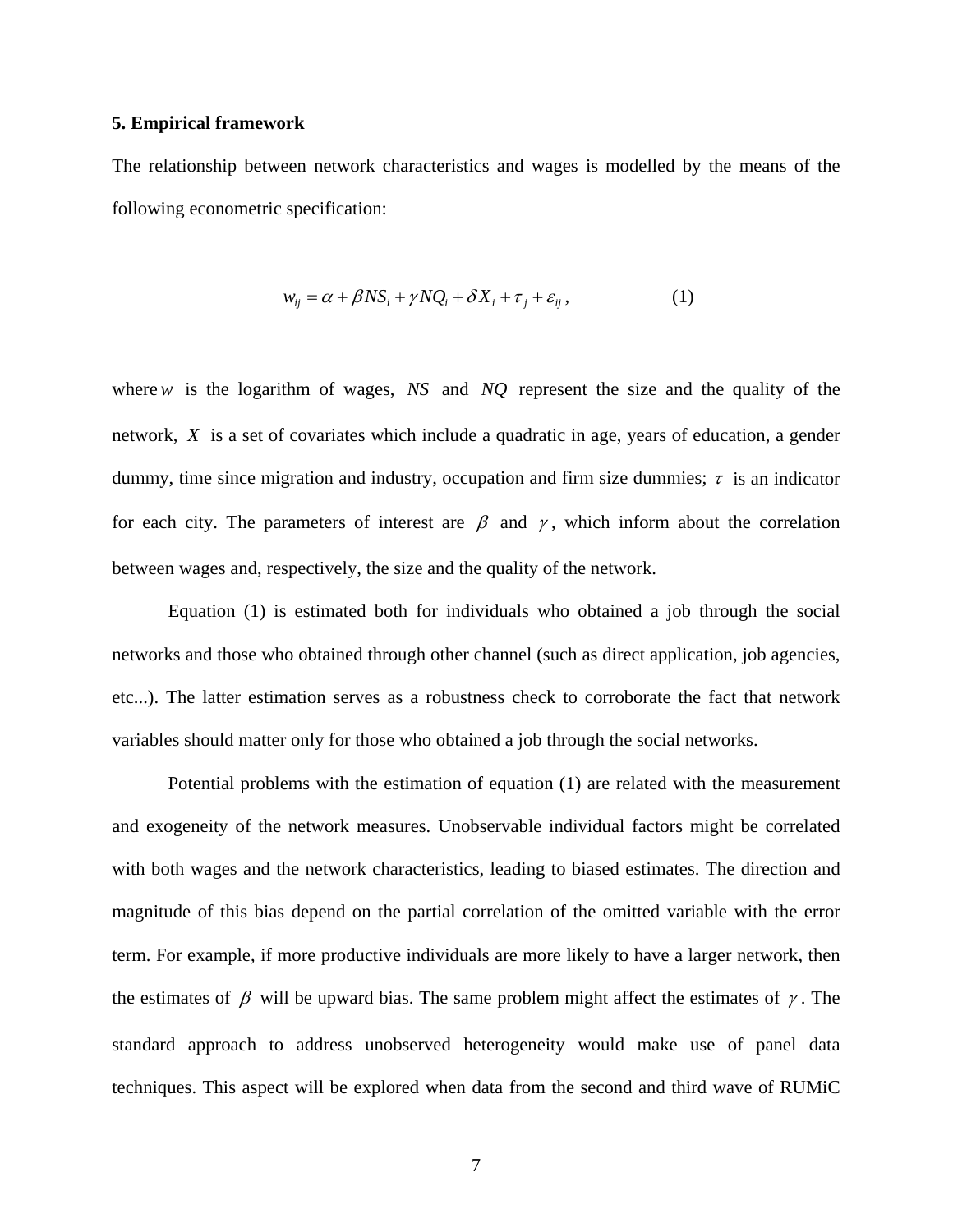will be made available. Controlling for individual effect will however still hinge on the assumption that unobservable characteristics are time unvarying. Another source of endogeneity is related with the timing of the survey. Respondents are typically required to give information on characteristics of their network that refer to the time of the survey, but not to the period when individuals searched or obtained their job. To the extent that size and quality of networks are affected by labour market events, the correlation coefficient will be biased. For example, finding a new job will increase the opportunities of enlarging the network. In this case, controlling for individual fixed characteristics will not address this type of bias. An alternative approach is then to use instrumental variables. For the regression of interest, one would need to find an instrument which is correlated with network characteristics but have no impact on wages<sup>4</sup>. The potential presence of endogeneity will be explored after presenting the OLS results.

# **6. Results**

1

Table 2 presents the results for five models. In model I, only human capital variables are included. The estimate for network size and quality are positive, significant at 10%. The point estimate for size implies that 10 more contacts are associated with a 1.6% increase in wages. Similarly, having an employed closest tie correlates with a wage premium of nearly 10%. The remaining estimates, have all the expected signs and are significant. In particular, each year since

<sup>&</sup>lt;sup>4</sup> Another problem with equation (1) is related to the measurement error of the network. This would affect particularly size, and has to do with the imperfect recall and with the reporting of rounded numbers of contacts; nevertheless, if anything, measurement error is expected to generate downward bias in the estimates.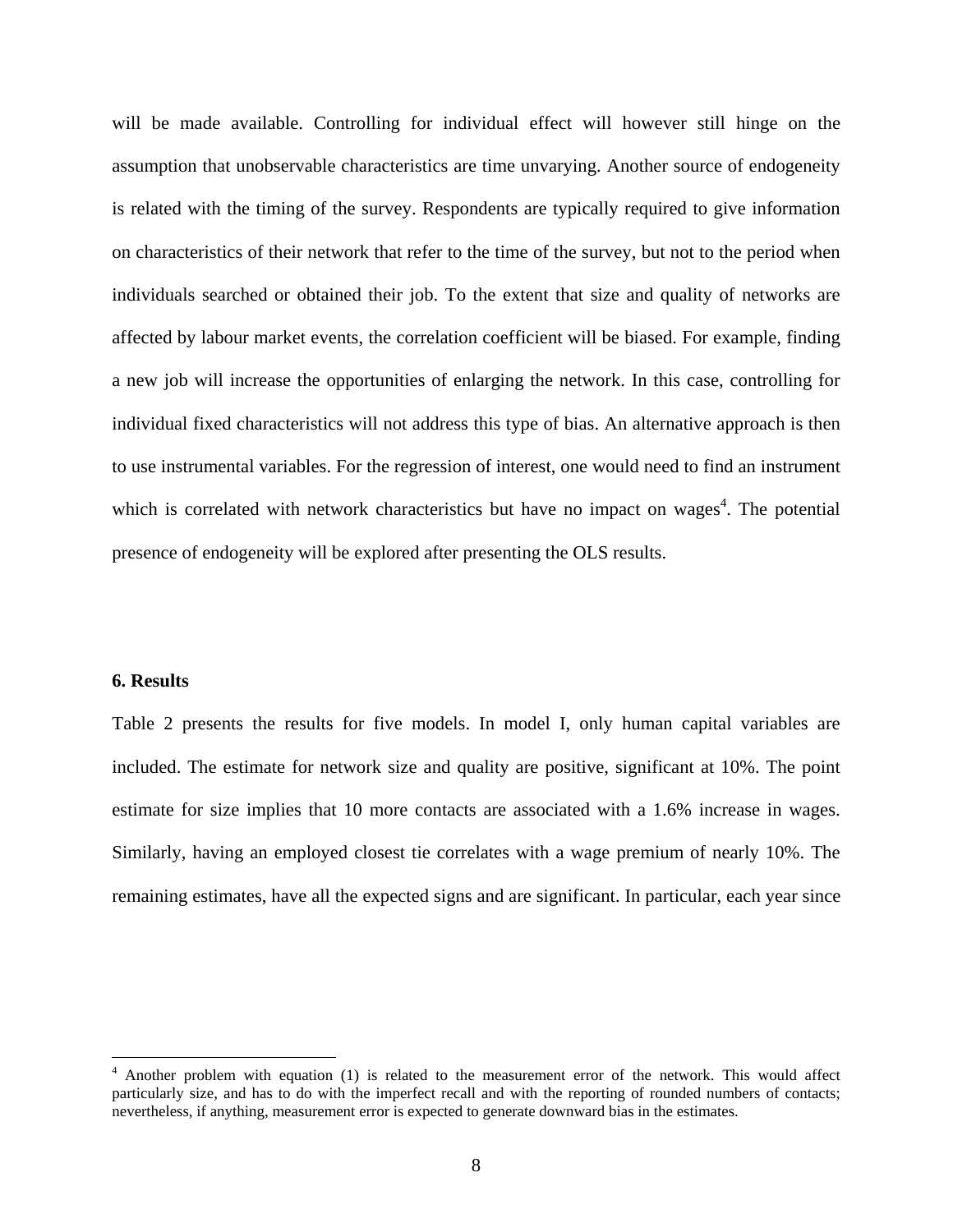migration is associated with something less than a 1% increase in wages<sup>5</sup>. The estimated wage penalty for females is very similar to other studies based on RUMiC (Deng and Li, 2010).

|                       | I              | $\mathbf{I}$   | Ш            | IV           | V            |
|-----------------------|----------------|----------------|--------------|--------------|--------------|
| <b>NS</b>             | $0.158*$       | $0.208$ ***    | $0.246$ ***  | $0.145$ ***  | 0.048        |
|                       | (0.089)        | (0.080)        | (0.086)      | (0.060)      | (0.062)      |
| NQ                    | $0.099*$       | $0.086 *$      | $0.110$ ***  | $0.113$ ***  | 0.020        |
|                       | (0.054)        | (0.051)        | (0.046)      | (0.055)      | (0.063)      |
| Years of education    | $0.050$ ***    | $0.049$ ***    | $0.043$ ***  | $0.044$ ***  | $0.034$ ***  |
|                       | (0.007)        | (0.007)        | (0.006)      | (0.006)      | (0.007)      |
| Age                   | $0.056$ ***    | $0.052$ ***    | $0.041$ ***  | $0.041$ ***  | $0.039$ ***  |
|                       | (0.010)        | (0.010)        | (0.009)      | (0.009)      | (0.017)      |
| Age squared           | $-0.083$ ***   | $-0.080$ ***   | $-0.068$ *** | $-0.068$ *** | $-0.065$ *** |
|                       | (0.014)        | (0.014)        | (0.012)      | (0.012)      | (0.025)      |
| Years since migration | $0.008 *$      | $0.010$ ***    | $0.013$ ***  | $0.013$ ***  | $0.010 *$    |
|                       | (0.004)        | (0.004)        | (0.004)      | (0.004)      | (0.006)      |
| Female                | $-0.189$ ***   | $-0.148$ ***   | $-0.143$ *** | $-0.139$ *** | $-0.054$     |
|                       | (0.033)        | (0.033)        | (0.029)      | (0.029)      | (0.034)      |
| Occupation controls   | N <sub>0</sub> | Yes            | Yes          | Yes          | Yes          |
| Industry controls     | N <sub>0</sub> | Yes            | Yes          | Yes          | Yes          |
| Firm size controls    | N <sub>0</sub> | Yes            | <b>Yes</b>   | <b>Yes</b>   | <b>Yes</b>   |
| City dummies          | N <sub>o</sub> | N <sub>o</sub> | Yes          | Yes          | Yes          |
| N                     | 1018           | 1018           | 1018         | 1018         | 779          |
| $\overline{R}^2$      | 0.15           | 0.22           | 0.39         | 0.39         | 0.37         |

Table 2 – OLS estimates of wages on network characteristics

Notes: robust standard errors in parentheses. \* / \*\* / \*\*\* indicate significance at the  $10\%$  / 5% / 1% level. Coefficients of network size and age squared are multiplied by 100 for purposes of representation.

When controlling for occupation, industry and firm size, as in model II, the coefficient for the size of the network increases in magnitude and is strongly significant. On the other hand, a small decrease in the coefficient for quality is observed.

The third model introduces city dummies in order to control for unobservable city characteristics. The estimated magnitude of size and quality is now slightly larger than in model

<sup>&</sup>lt;sup>5</sup> It is important to recall, as noted by Borjas (1987) that with a single cross-section it is not possible to estimate simultaneously the parameters for years since migration, age and cohort effects.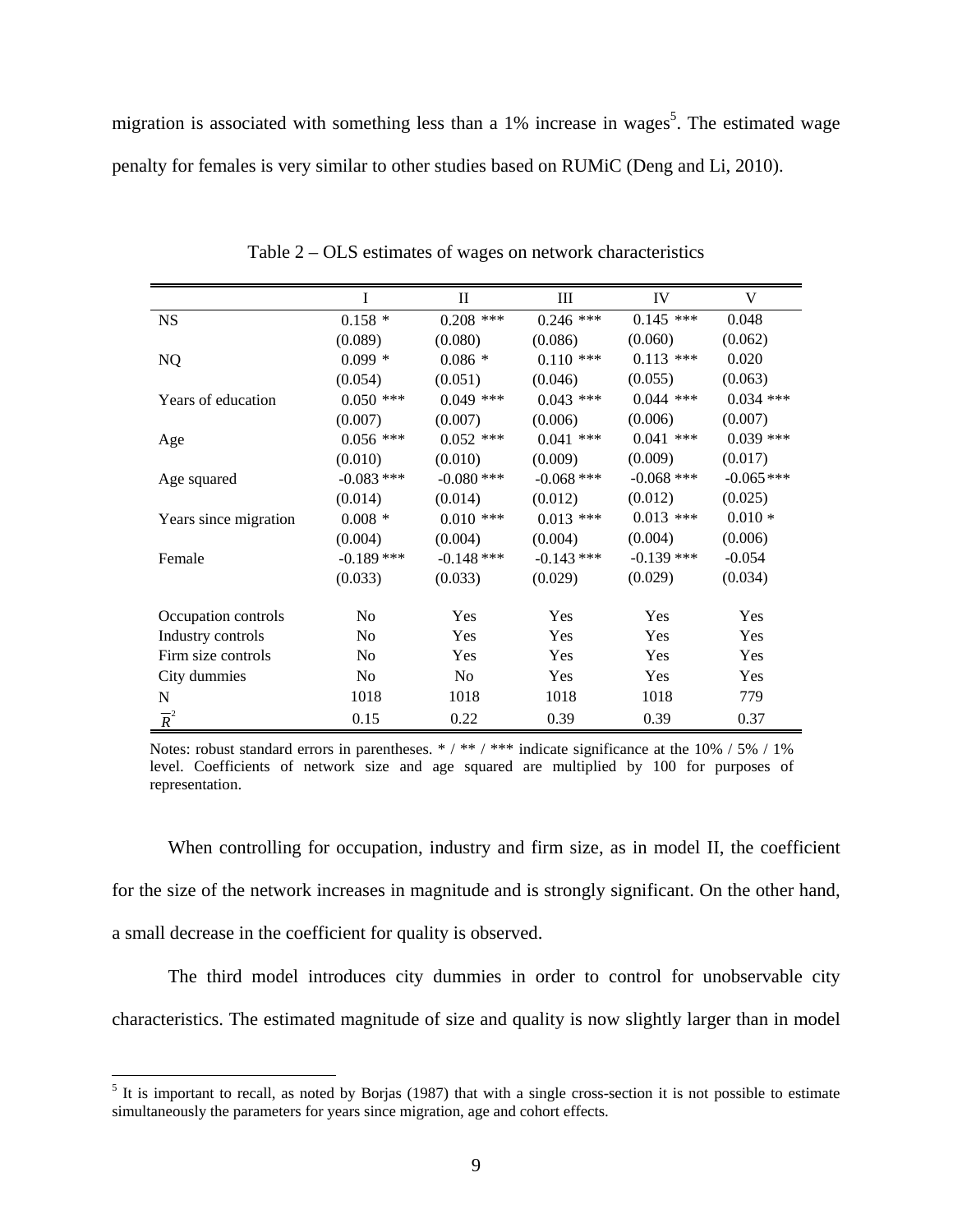II but estimated with better precision. An increase of the network size by 10 contacts is now associated with a 2.5% increase in wages. Similarly, the premium for quality is about 11%. The increase in magnitude of the estimated coefficients suggests the existence of unobservable city characteristics which are negatively correlated with the network. This is confirmed by Figure A1 in the Appendix, where residuals and network size from model II have been aggregated at city level and plotted in a graph. The graph shows a strong negative correlation between the residuals and network size. This is indicative of the fact that, failing to control for unobservable city characteristics, will yield biased estimates. Henceforth, model III will be considered the best specification.

The sensitivity of the results to the definition of social network is tested in model IV. For size, the total number of contacts (urban and non urban) is considered; for quality, the average employment rate among all closest contacts is considered. The estimate for size is still strongly significant, but its magnitude substantially weaker than in model III. This corroborates the fact that for migrants who change job in the city, the urban network is playing a stronger role than the whole range of contacts. On the contrary, there is no appreciable change in the estimate for quality – the t-test for the difference in the estimates being insignificant at 5% level.

Finally, in the last column, a robustness check to validate the findings is carried out. The same regression model is estimated for employed individuals who report finding a job through methods different than the social networks. If the correlations estimated in models I-IV are informative of a mechanism of the type "social networks help finding better paid jobs", then they should not be significant for individuals who did not found a job through the network. In model V this hypothesis is tested for the group  $REF=0$ . Results clearly indicate that neither the size, nor the quality of the network are associated with higher wages. Interestingly, the standard errors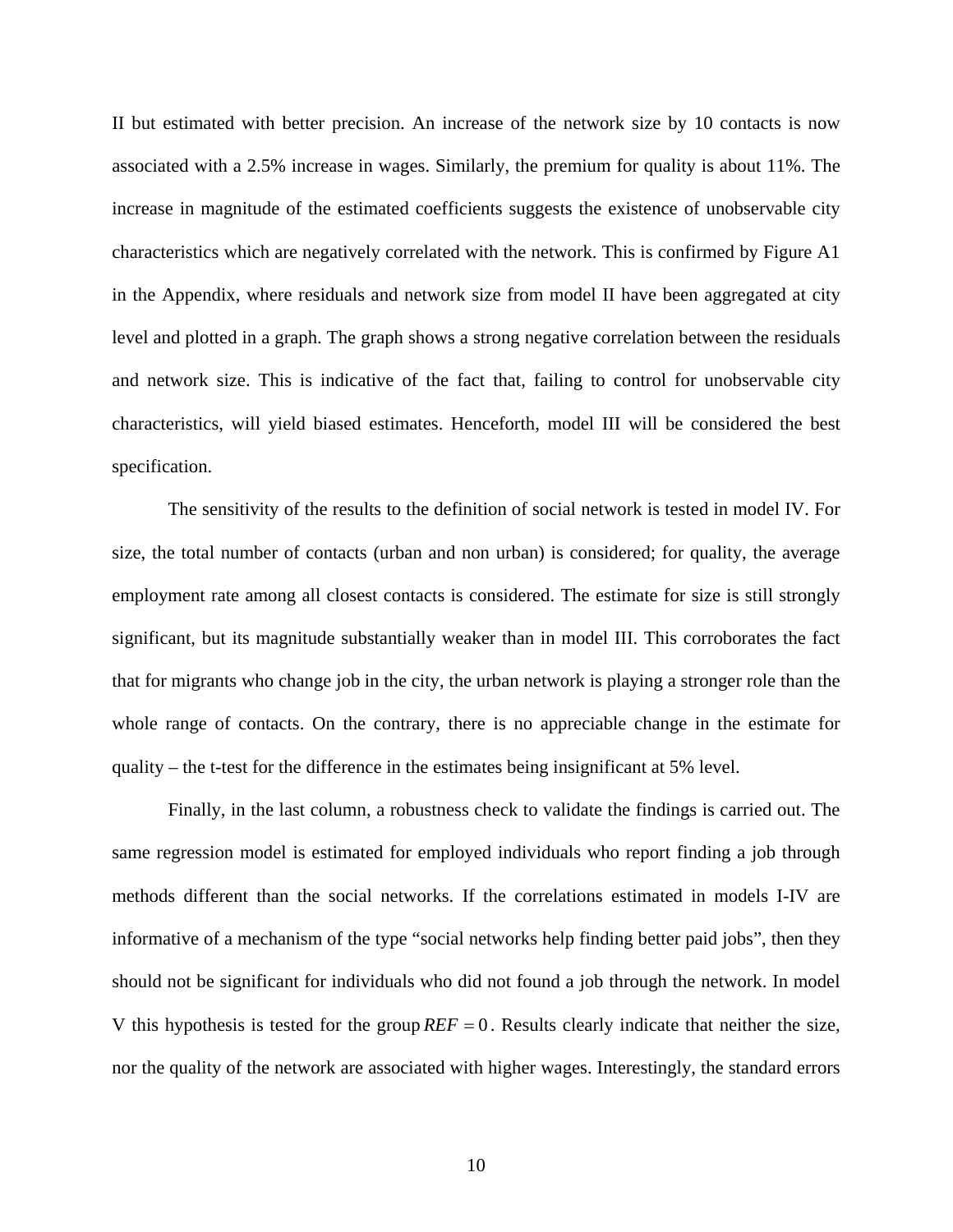are very close to the models of  $REF=1$ , while the magnitude of the estimate is essentially zero. Moreover, most of the other covariates have similar estimates to the previous models (the exception being the estimates for female dummy, which is now insignificant).

#### **Discussing causality issues**

The estimated correlation is indicative of a strong relationship between the characteristics of the network and the wages of rural to urban migrants. Although the estimates of model V suggest that network characteristics only matter for individuals who found a job through the network, there are still potential issues that might affect a causal interpretation of the findings.

For example, if more productive individuals are more likely to have larger and better networks, the estimates of  $\beta$  and  $\gamma$  will be biased upward. This potential bias is partially mitigated by the inclusion, in the regression analysis, of proxies for productivity such as education and years of migration.

Similarly, it is plausible to assume that individuals with higher wages might want to invest more in leisure with friends and family. This could generate reverse causality between size and quality of the network and wages. An indirect assessment of this can be obtained by looking at the frequency of contacts and if this is related to wages. The graph below shows how the frequency of contacts varies with the wages of individuals in the sample. As it can be seen, there is no appreciable pattern, in the sense that higher wages are not associated with a higher frequency of contacts.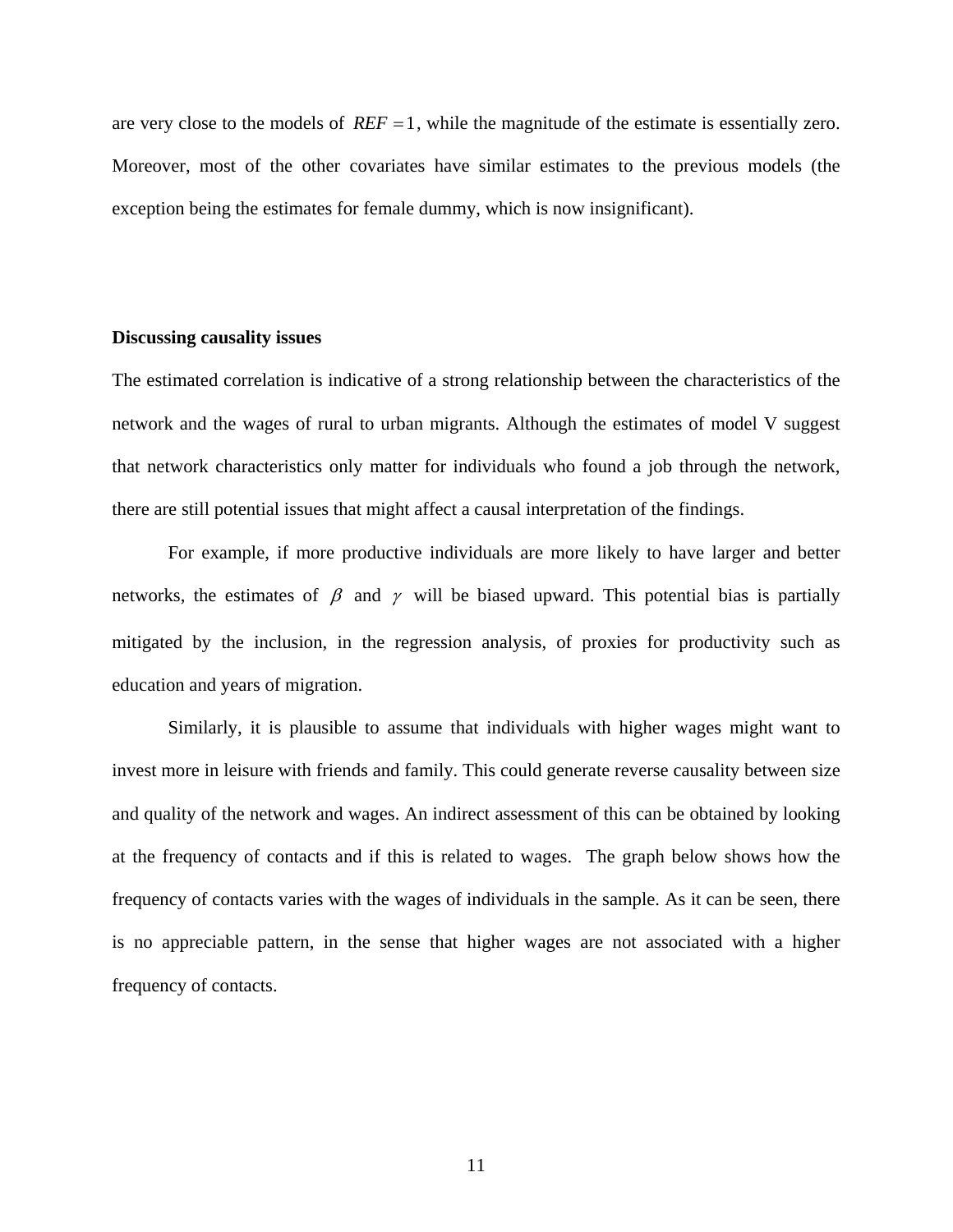

Fig 1 – Frequency of contacts of closest friends and wages

Another potential channel of endogeneity has to do with the timing of the survey. Equation (1) correlates wages and network measured at the time of the interviews. However, the network that should be used in the regression is the one when the job was obtained. A major problem would arise if the network changes from the time of employment and if the reason of this change is correlated with wages. Since all individuals in the sample have changed their job, it could be that their current network in the new working environment is different from the one that helped them finding the job. It must be noted that this problem, if present, would however affect size more than quality: it is unlikely that an individual changes her closest tie because of her own employment status. To investigate more in depth this issue, model III has been reestimated only for individuals who obtained a job in the previous two years. By considering only migrants whose network is measured at a time closer to when the job was obtained, one could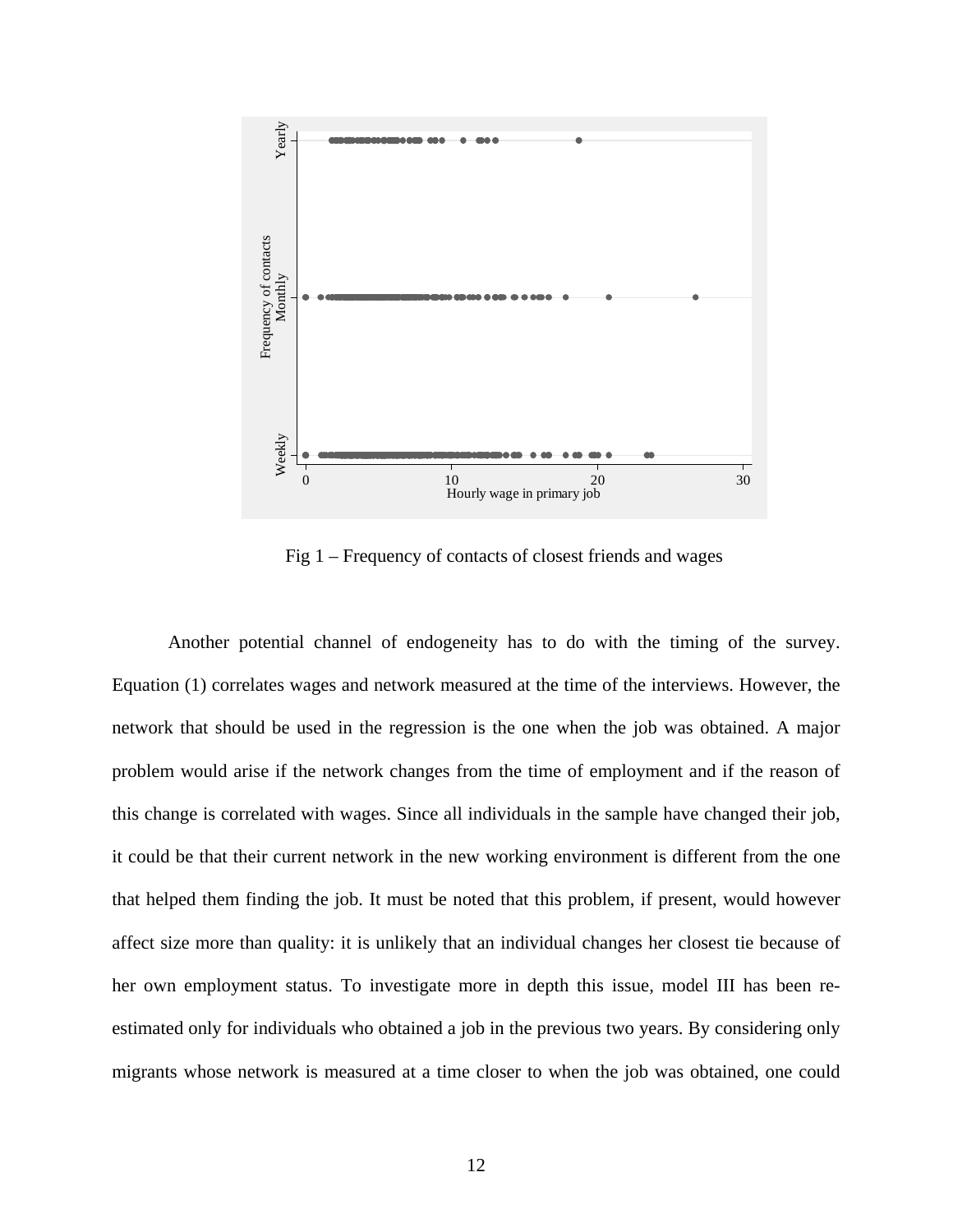assess how the issues mentioned above affect the results. The estimates for size and quality are 0.212 (s.e. 0.080) and 0.123 (s.e. 0.055). Although the point estimates are slightly different than those in model III, there is a clear indication that results for the subset with a more "stable network are qualitatively similar.

# **Conclusions**

The relationship between social networks and wages of rural to urban migrants in China is explored in this paper. Using unique data collected during the year 2008, direct measures that capture the size and the quality of the networks have been constructed. The size of the network is defined as the number of urban contacts of each individual, while quality is defined by the employment status of the closest tie.

The correlation of wages and social networks has been estimated using OLS techniques, where the preferred specification contains also controls for industries, occupation, firm size and cities. The results of the estimation indicate a significant correlation between wages and both size and quality. The estimated impact of size on wages reveals a premium of 0.25% associated to each additional network member. Moreover, wages are about 11% higher for individuals whose closest contact is employed.

The results have been tested also for a "control" group for which it is expected that network measures should not matter in terms of wages. These are individuals who have obtained jobs through other channels. The results confirm the absence of any correlation between wages and network characteristics for this group. Potential channels that might affect a causal interpretation are discussed and some evidence is showed that the sample under scrutiny is not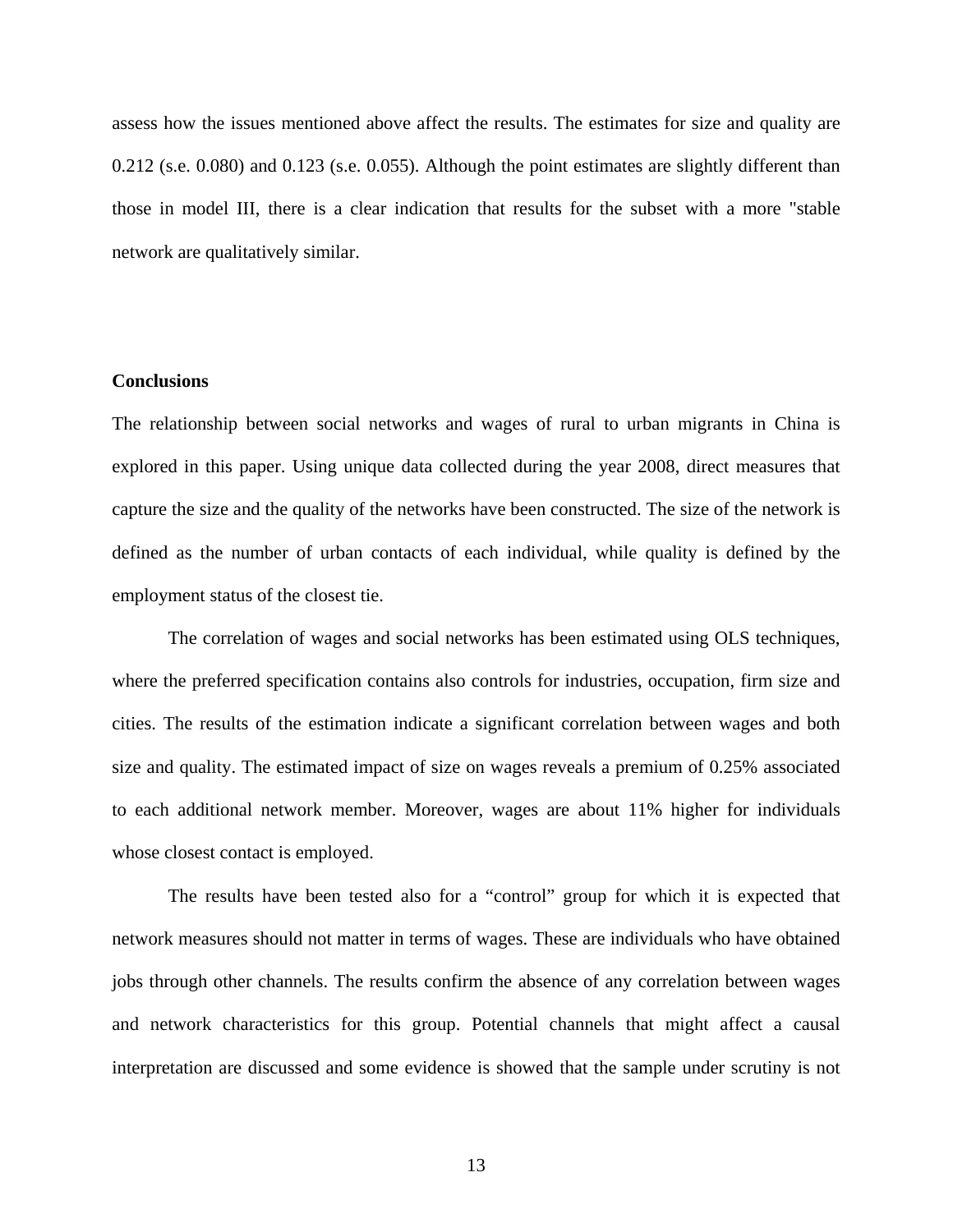substantially affected by endogeneity issues. Nevertheless, a more rigorous approach, such as controlling for time unvarying individual characteristics or instrumental variable techniques is necessary to further bring evidence of the robustness of these results. Further studies that want to extend the analysis of this paper should consider these two important aspects.

Internal migration in China is a growing phenomenon. Shading lights on the role of social networks on labour market outcomes has become essential, given the wide use of informal channel in this country<sup>6</sup>. The results of this paper are suggest that social networks help overcoming some of the frictions present in the labour market. The more likely channel is that of information: the social network helps to reduce the asymmetric information between the employer and the employee, therefore improving the job match. Although China is experiencing continuous reforms, and these will inevitably lead to a stronger formalization of job search channels, personal contacts will remain for long an important channel to obtain better paid jobs. Considering the large wage gap between migrant workers and urban residents largely determined by the restricted access to better jobs for migrants (Meng, 2009), the social network can also be considered as an important channel for reducing the inequality between similarly productive workers.

<u>.</u>

 $6$  China can be defined as a "guanxi" society, where the term guanxi literally means connections.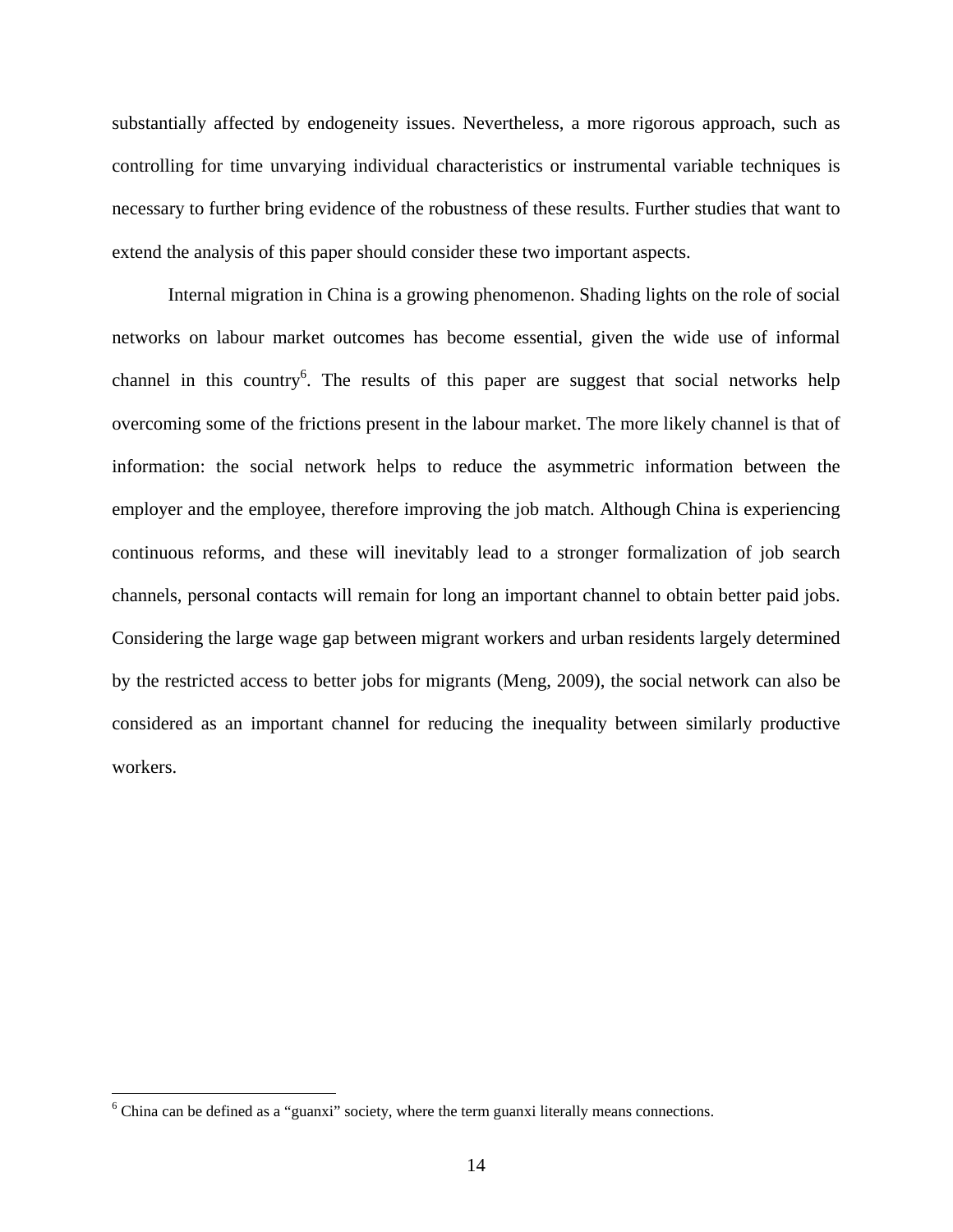# **Appendix**



Figure A1 – Residuals from model I and network size

# **ACKNOWLEDGMENTS**

Collection of the Rural Urban Migration in China (RUMIC) data used in this paper is financed by IZA, ARC/AusAid, the Ford Foundation and the Ministry of Labor and Social Security of China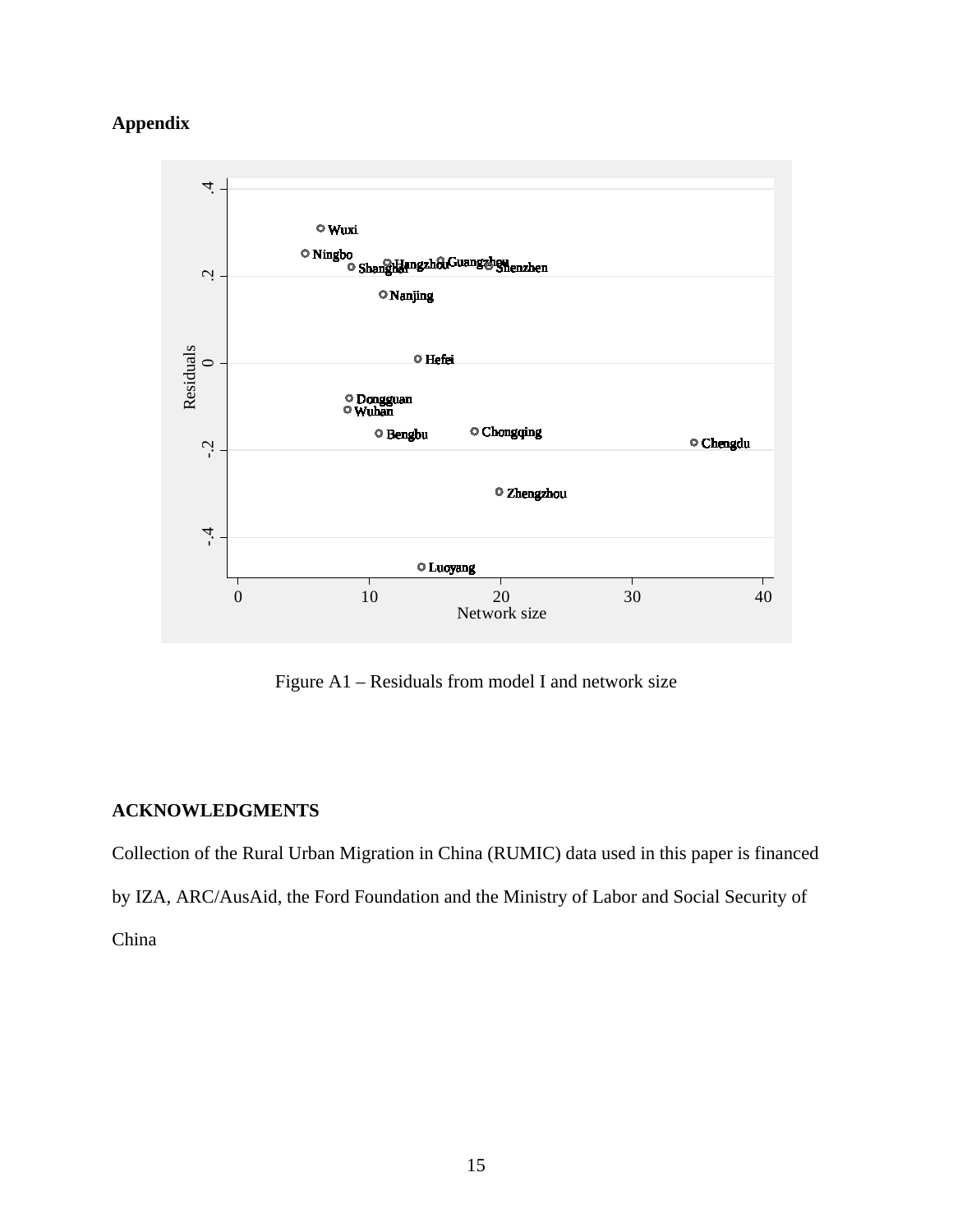#### **REFERENCES**

- Battu, H., P., Seaman and Y. Zenou (2004) "Job Contact Networks and the Ethnic Minorities", Research Institute of Industrial Economics Working Paper Series, 628.
- Bentolila, S., C., Michelacci, and J. Suarez (2010) "Social Contacts and Occupational Choice, Economica, 77, 20-45.
- Calvo-Armengol, A. and M. Jackson (2004) "The Effects of Social Networkson Employment and Inequality", American Economic Review, 94(3), 426-454.
- Bian, Yanjie (1994). "Guanxi and the Allocation of Urban Jobs in China," China Quarterly 140, 971-999.
- Calvo-Armengol, A. and M. Jackson (2007) "Networks in Labour Markets: Wage and Employment Dynamics and Inequality", The Journal of Economic Theory, 132(1), 27-46.
- Datcher Loury, L. (2006) "Some Contacts Are More Equal than Others: Informal Networks, Job Tenure, and Wages", Journal of Labour, 24, 299-318.
- Delattre, E. and M. Sabatier (2007), "Social capital and wages: an econometric evaluation of social networking's effects", Labour, 21, 209-236.
- Dustmann, C. , A. Glitz and U. Schonberg (2010) "Referral-based Job Search Networks", UCL, mimeo.
- Frijters, P. Shields, M.A. and S. Wheatley-Price (2005), "Immigrant job search in the UK: Evidence from panel data", Economic Journal 115, F359-F376.
- Granovetter, M.S. (1974, 1995), Getting a Job: A Study of Contacts and Careers, Cambridge, MA: Harvard University Press.
- Ioannides, Y. M. and L. Datcher Loury (2004) "Job Information Networks, Neighbourhood Effects, and Inequality", Journal of Economic Literature, 42, 1056-1093.